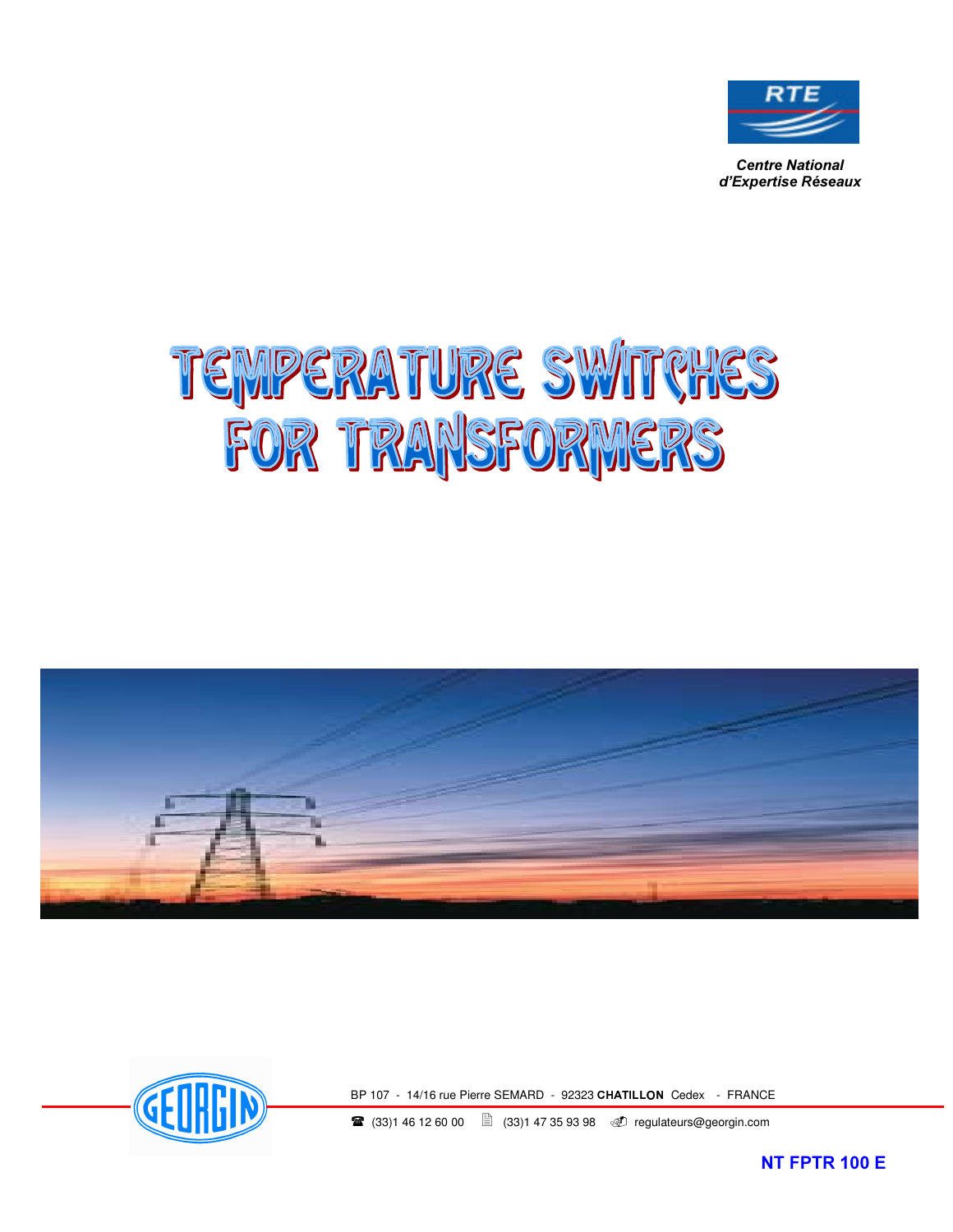

#### Régulateurs GEORGIN 14-16 rue Pierre Sémard 92323 CHATILLON cedex - FRANCE www.georgin.com  $\mathbb{O}$  + (33) 1 46 12 60 00 -  $\mathbb{\mathbb{B}}$  + (33) 1 47 35 93 98 -  $\mathbb{D}$  regulateurs@georgin.com

## **HIGH DIELECTRIC STRENGTH ELECTROMECHANICAL TEMPERATURE SWITCHES**

## 1- PRINCIPLE

The temperature is applied to a remote mount "vapour pressure" sensing element.

The temperature converted into pressure is transmitted by a sealed circuit to a metal bellows "SE". The temperature switch thus behaves like a bellows pressure switch.

The variation in bellows pressure caused by the temperature changes acts on the internal mechanism based on a balanced system of opposing forces (main spring "MS" and sensing element "SE") located on either side of a flexible arm "FA".



The theoretical articulation axis of the flexible arm "FA" comprises a stainless steel strip that provides constant support for the arm.

The force thus produced is balanced by the "MS" range spring enabling the set point to be adjusted using the "SP" screw.

After the set point is exceeded, the movement of the flexible arm is detected by the switch "SW" used at the end of travel.

The temperature change for returning the switch to its initial position is called the dead band. The action of a second spring "DBS" on the arm "FA" increases the dead band by adjusting the high point using the "DBK" knob.

## 2- USE

2.1 General

All fluids compatible with the sensing element.

2.1 Specific

Controlling transformer oil temperature from 25 to 115°C (Max. 137°C). Starting up air coolers.

## 3 - TESTS

"Direction des Etudes et Recherches - ELECTRICITE DE FRANCE - RTE - CNER " Temperature switch qualification tests in compliance with the HN 46 S 50 standard according to the test report HM 63/9634 of 10/06/1992.

Class P 1 – Category 2 with dead band set to minimum.

(Any other construction or arrangement may compromise the qualification).



**Equipment** identification sheet

## **TEMPERATURE SWITCHES FOR TRANSFORMERS FC 12V R TR**

1/3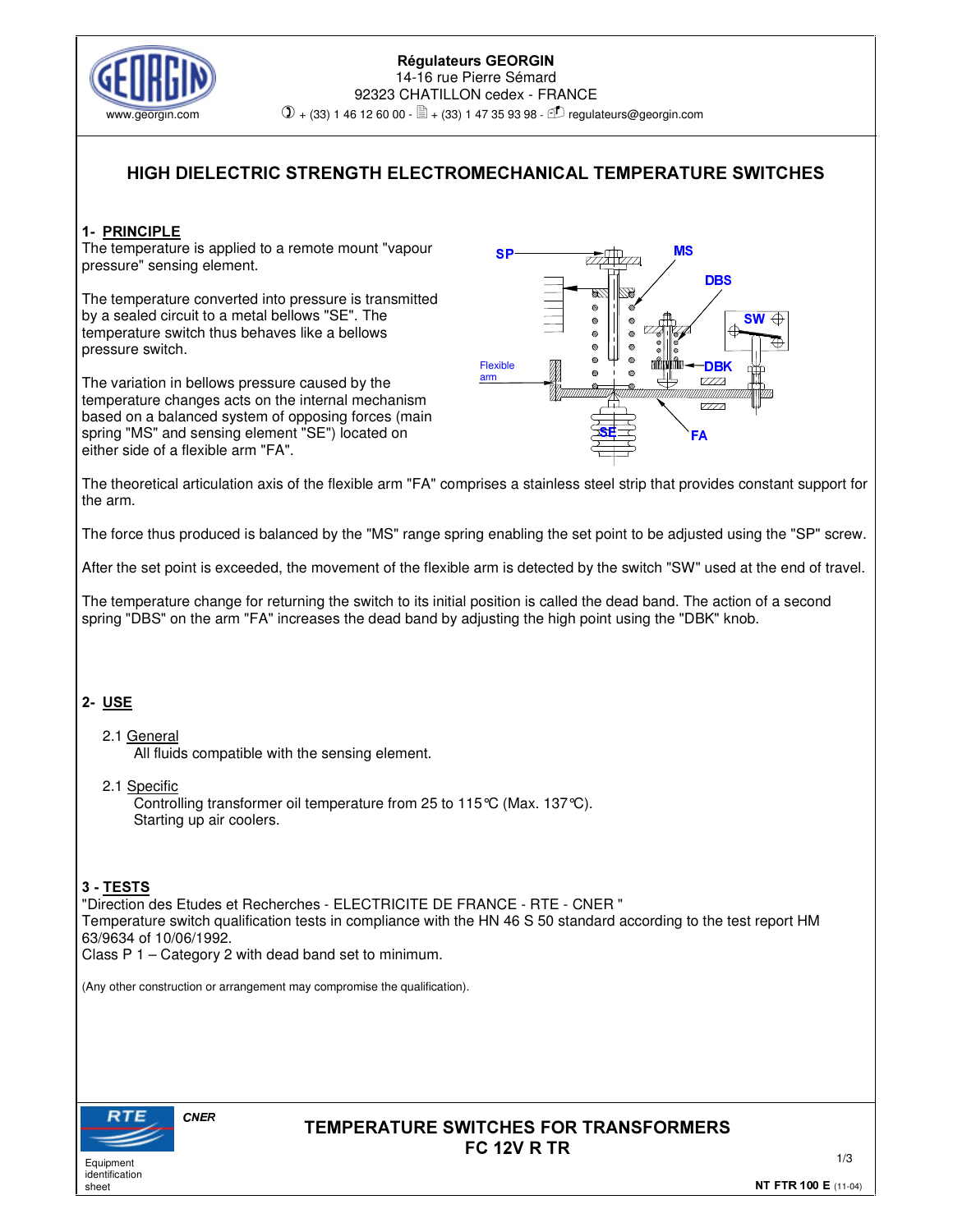

## Régulateurs GEORGIN

14-16 rue Pierre Sémard 92323 CHATILLON cedex - FRANCE

www.georgin.com  $\mathbb{O}$  + (33) 1 46 12 60 00 -  $\mathbb{\mathbb{\hat{B}}}$  + (33) 1 47 35 93 98 -  $\mathbb{\hat{D}}$  regulateurs@georgin.com

## $4$  – GENERAL CHARACTERISTICS

## 4.1 Housing characteristics

- Aluminium alloy housing with flush buna N cover seal
- Epoxy coating
- Tightness: IP 56 degree of severity according to EN 60529
- Zinc plated steel internal mechanism and external screws
- Electrical output tilted downward at 45°
- Mounted on a Marine type reinforced fixing bracket
- Protected breather
- Leading mechanism for the "SP" range adjustment screw.

#### 4.2 Electrical characteristics

- ABB switch of type C 6830 with screw-terminals (12V switch code)
	- Dielectric strength: 2000 V between open switches (common mode)
		- 2000 V between switches and ground (differential mode)
- Electrical shock:  $5000 \text{ V}$  (1.2/50  $\mu$ s)
- Connection to internal increased safety terminal block EEx"e" with insulating plate
- Metal cable gland with anchoring for cable diameters 6 to 11
- External earthing screw connection
- Adjustable dead band through the entire scale (internal setting)

4.3 Mechanical characteristics

4.3.1 Construction

Copper (or 316Ti on request) capillary temperature switch with a standard length of 2 metres (L), protected by a stainless steel sheath covered in a vinyl sheath (GIP).

Copper (or 316Ti stainless steel) bulb with dimensions related to the capillary length.

| Capillary       | Bulb (mm) |                 |
|-----------------|-----------|-----------------|
| length          |           | Dia. B Length A |
| $\leq$ 4 metres | 14        | 150             |
| 4 to 8 metres   | 14        | 236             |
| 8 to 20 metres  | 14        | 336             |

The bulb dimensions above can be reduced, but on the condition that the ambient temperature is always below the lower point of return (set point) of the setting value.

#### 4.3.2 Connection

The temperature switches are delivered without a bulb attachment mode. On request, GEORGIN can supply accessories such as glove fingers or capillary glands with special threads.

## 4.3.3 Scale

| Range: $25^{\circ}$ C to 115 $^{\circ}$ C |                                           | Max.T.<br>$137^{\circ}$ C       |
|-------------------------------------------|-------------------------------------------|---------------------------------|
| Setting<br>℃.                             | Dead band °C<br>Min. $\leq$ max. $\geq$   |                                 |
| 25<br>35<br>45<br>85<br>100<br>115        | 18.2<br>16.6<br>11.8<br>5.4<br>4.2<br>3.3 | 25<br>20<br>17<br>13<br>10<br>9 |

4.3.4 Display accuracy

 $<$   $\pm$  10% of the scale



identification sheet

## **TEMPERATURE SWITCHES FOR TRANSFORMERS FC 12V R TR**

٦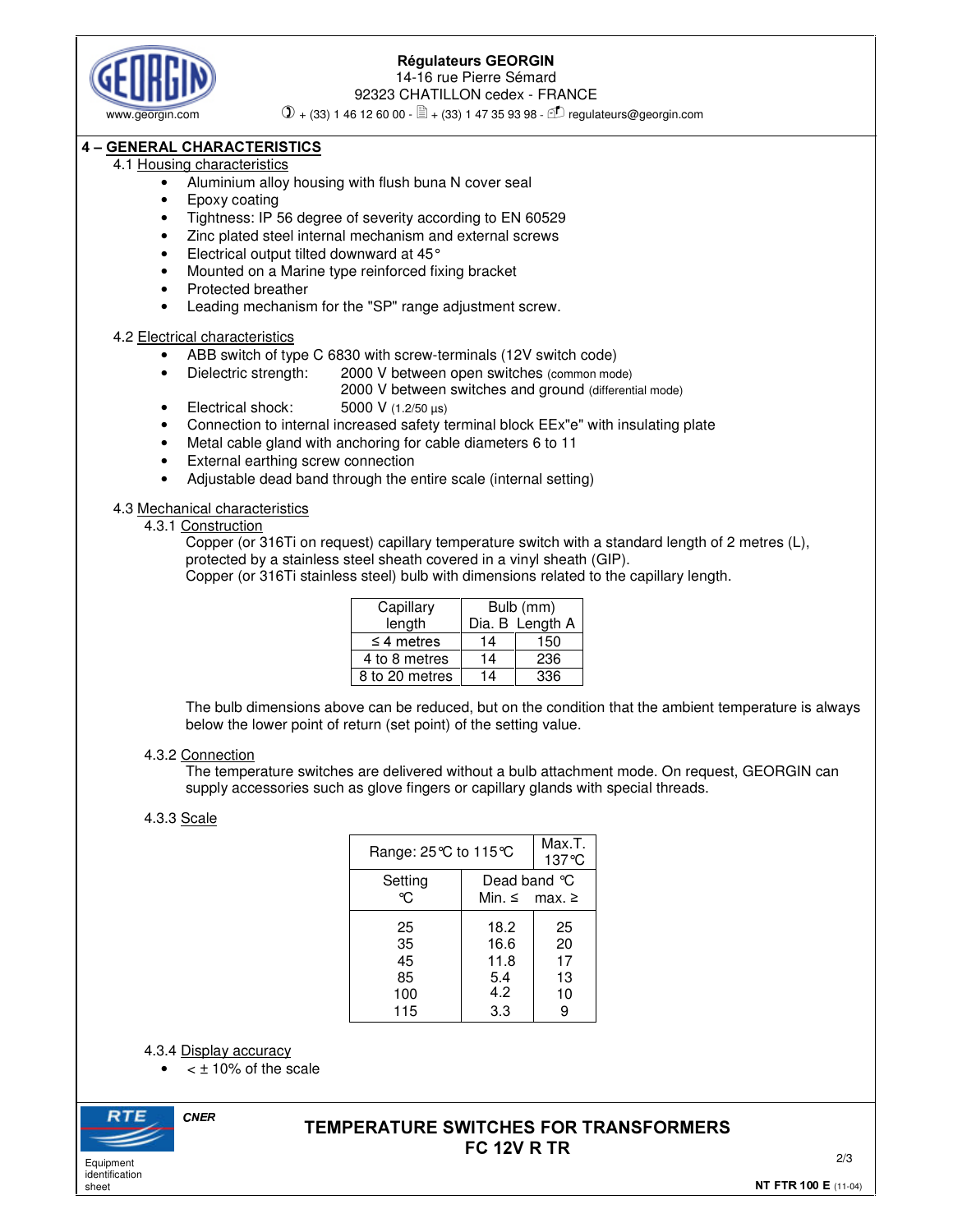

#### Régulateurs GEORGIN 14-16 rue Pierre Sémard 92323 CHATILLON cedex - FRANCE



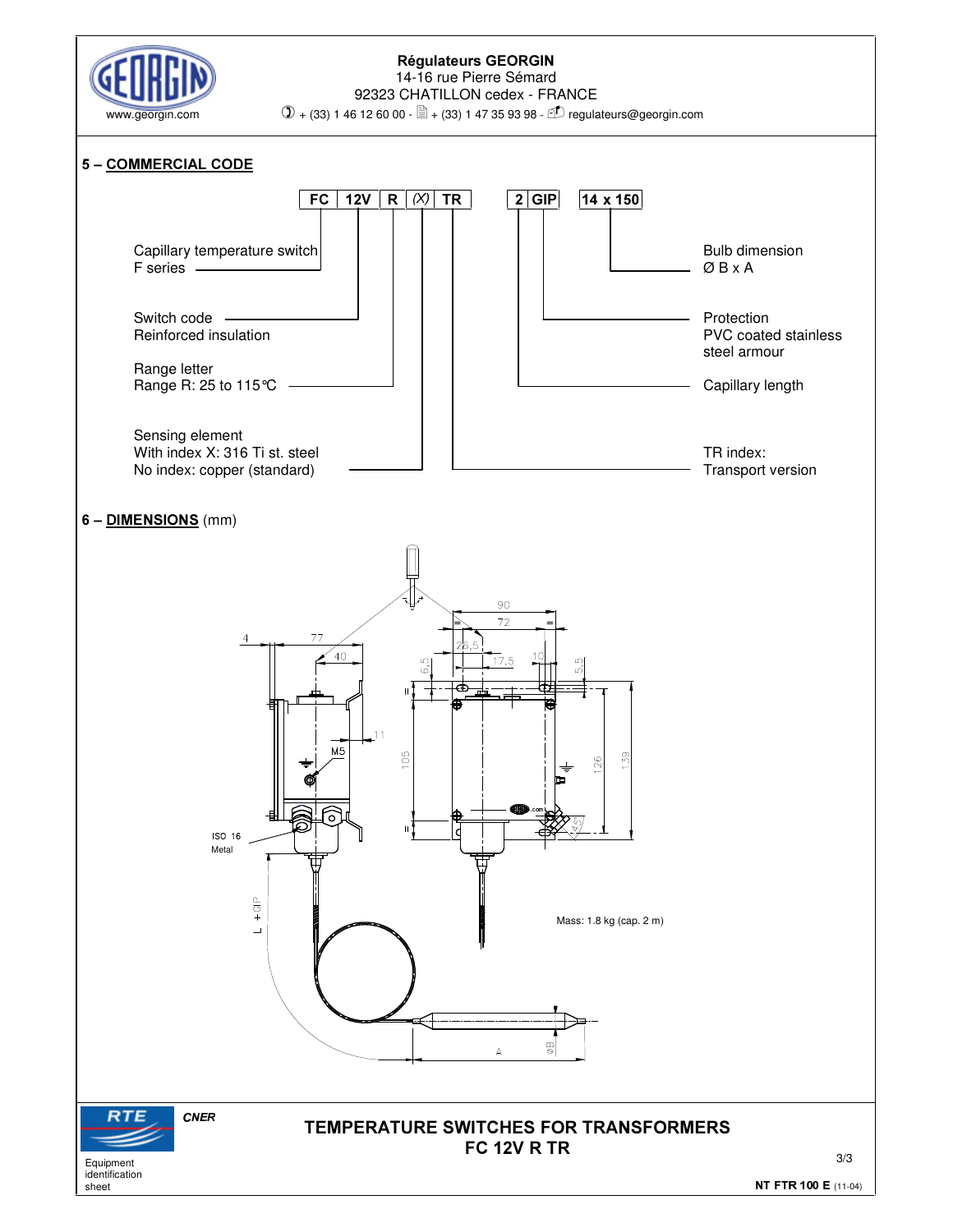

#### Régulateurs GEORGIN 14-16 rue Pierre Sémard 92323 CHATILLON cedex - FRANCE www.georgin.com  $\mathbb{O}$  + (33) 1 46 12 60 00 -  $\mathbb{\mathbb{\Xi}}$  + (33) 1 47 35 93 98 -  $\mathbb{\mathbb{C}}$  regulateurs@georgin.com

# **HIGH DIELECTRIC STRENGTH ELECTROMECHANICAL TEMPERATURE SWITCHES**

## 1- PRINCIPLE

The temperature is applied to a remote mount "vapour pressure" sensing element.

The temperature converted into pressure is transmitted by a sealed circuit to a metal bellows "SE". The temperature switch thus behaves like a bellows pressure switch.

The variation in bellows pressure caused by the temperature changes acts on the "FB" balance.

The force thus produced is balanced by the range spring "RS" enabling the set point to be adjusted using the "SP" screw.



After the set point is exceeded, the movement of the "FB" balance is detected by the switch "SW" used at the end of travel.

The temperature change for returning the switch to its initial position is called the dead band. The action of a second spring "DBS" on the "DBL" level increases this dead band by adjusting the high point using the screw "DBK".

## 2- USE

## 2.1 General

All fluids compatible with the sensing element.

## 2.1 Specific

Controlling transformer oil temperature from 25 to 125°C (max. 135°C) for 2 ranges. Starting up air coolers.

## 3 - TESTS

"Direction des Etudes et Recherches - ELECTRICITE DE FRANCE - RTE - CNER"

## 4 - GENERAL CHARACTERISTICS

## 4.1 Housing characteristics

- Aluminium alloy housing with flush buna N cover seal
- Epoxy coating
- Tightness: IP 56 or 66 (according to finish) degree of severity according to EN 60529
- Zinc plated steel internal mechanism and external screws
- Mounted on a standard bracket behind the housing
- Protected breather (optional)



identification sheet

## **TEMPERATURE SWITCHES FOR TRANSFORMERS** C 6V P/R

1/3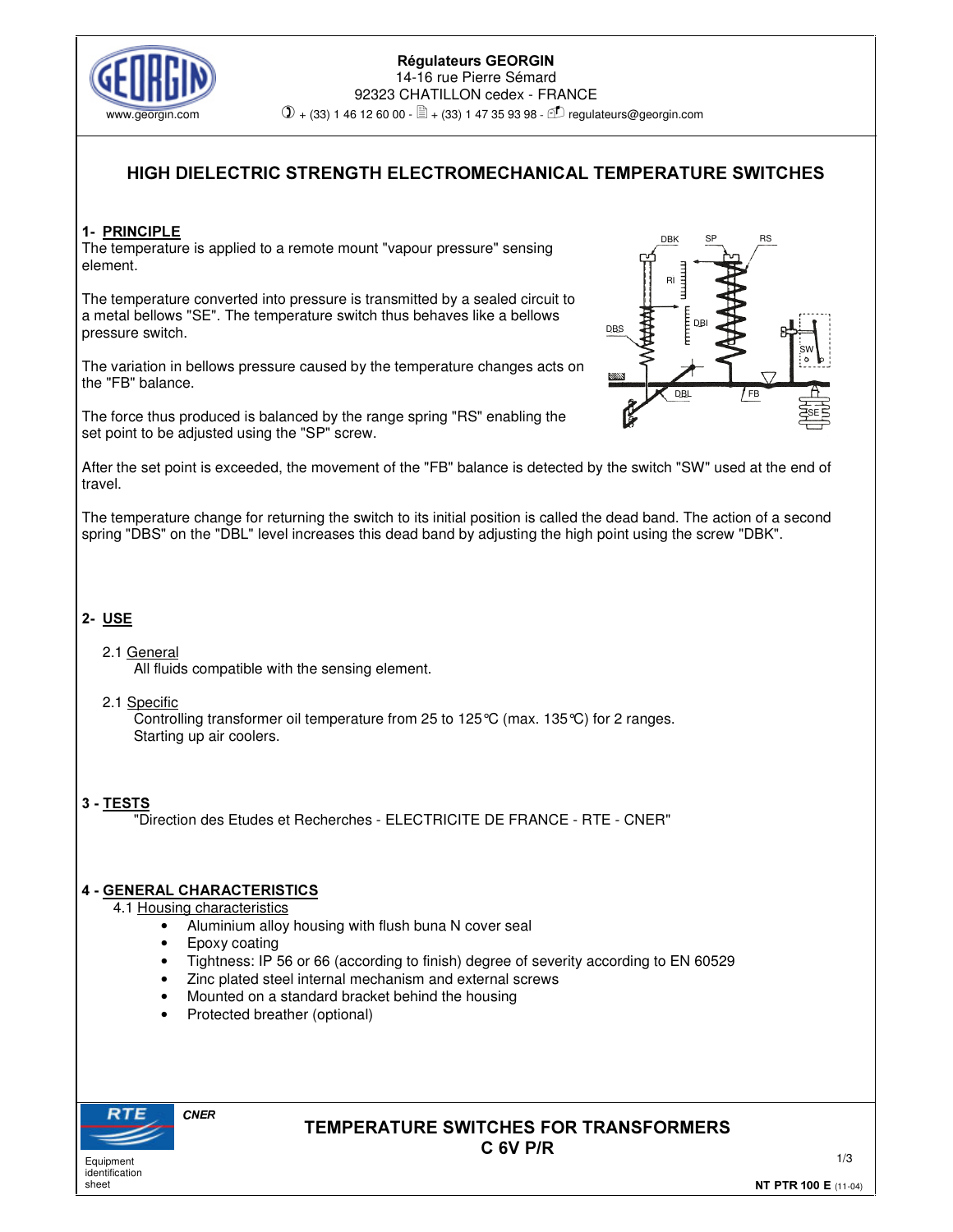

## Régulateurs GEORGIN 14-16 rue Pierre Sémard 92323 CHATILLON cedex - FRANCE

www.georgin.com  $\mathbb{Q}$  + (33) 1 46 12 60 00 -  $\mathbb{\mathbb{\ddot{B}}}$  + (33) 1 47 35 93 98 -  $\mathbb{\dot{I}}$  regulateurs@georgin.com

#### 4.2 Electrical characteristics

- Schaltbau switch S840B20 with tab terminals (6V switch code)
- Dielectric strength: 2000 V between open switches (common mode)
	- 2000 V between switches and ground (differential mode)
- Connection to internal terminal block with insulating plate
- Metal cable gland with anchoring for cable diameters 7.5 to 13
- External earthing screw connection
- Adjustable dead band through the entire scale

#### 4.3 Mechanical characteristics

4.3.1 Construction

Copper (or 316Ti stainless steel on request) capillary temperature switch with a standard length of 2 metres (L), protected by a vinyl coated (GIP) stainless steel armour.

Copper (or 316Ti stainless steel) bulb with dimensions related to the capillary length of the P range.

| Capillary       | Bulb (mm)       |           |  |
|-----------------|-----------------|-----------|--|
| length          | Dia. B Length A |           |  |
|                 |                 | P/R range |  |
| $\leq$ 4 metres | 14              | 150/150   |  |
| 4 to 8 metres   | 14              | 236/150   |  |
| 8 to 20 metres  | 14              | 336/150   |  |

The bulb dimensions above can be reduced, but on the condition that the ambient temperature is always below the lower point of return (set point) of the setting value.

#### 4.3.2 Connection

The temperature switches are delivered without a bulb attachment mode. On request, GEORGIN can supply accessories such as glove fingers or capillary glands with special threads.

## 4.3.3 Scale

| Range: 25℃ to 95℃ |             | Max. T.<br>$105^{\circ}$ C* |
|-------------------|-------------|-----------------------------|
| Setting           | Dead band ℃ |                             |
| ℃.                |             | Min. $\leq$ max. $\geq$     |
| 25                | 6           | 25                          |
| 35                | 5           | 22                          |
| 45                | 4           | 18                          |
| 75                | 2.2         | 11                          |
| 85                | 1.8         | 9                           |
| 95                | 1.6         |                             |
|                   |             | 8                           |

\* 112°C optional

# $C$  6V P  $C$  6V R

| Range: 45 ℃ to 125 ℃ |                | Max. T.<br>135 °C       |  |
|----------------------|----------------|-------------------------|--|
| Setting              | Dead band °C   |                         |  |
| ℃.                   |                | Min, $\leq$ max, $\geq$ |  |
| 45                   | 7.5            | 30                      |  |
| 65                   | 5              | 20                      |  |
| 85                   | 3.2            | 15                      |  |
| 100                  | 2.5            | 12                      |  |
| 115                  | $\overline{c}$ | 10                      |  |
| 125                  | 1.8            | 8                       |  |

4.3.4 Display accuracy

 $<$   $\pm$  10% of the scale



## **TEMPERATURE SWITCHES FOR TRANSFORMERS C 6V P/R**